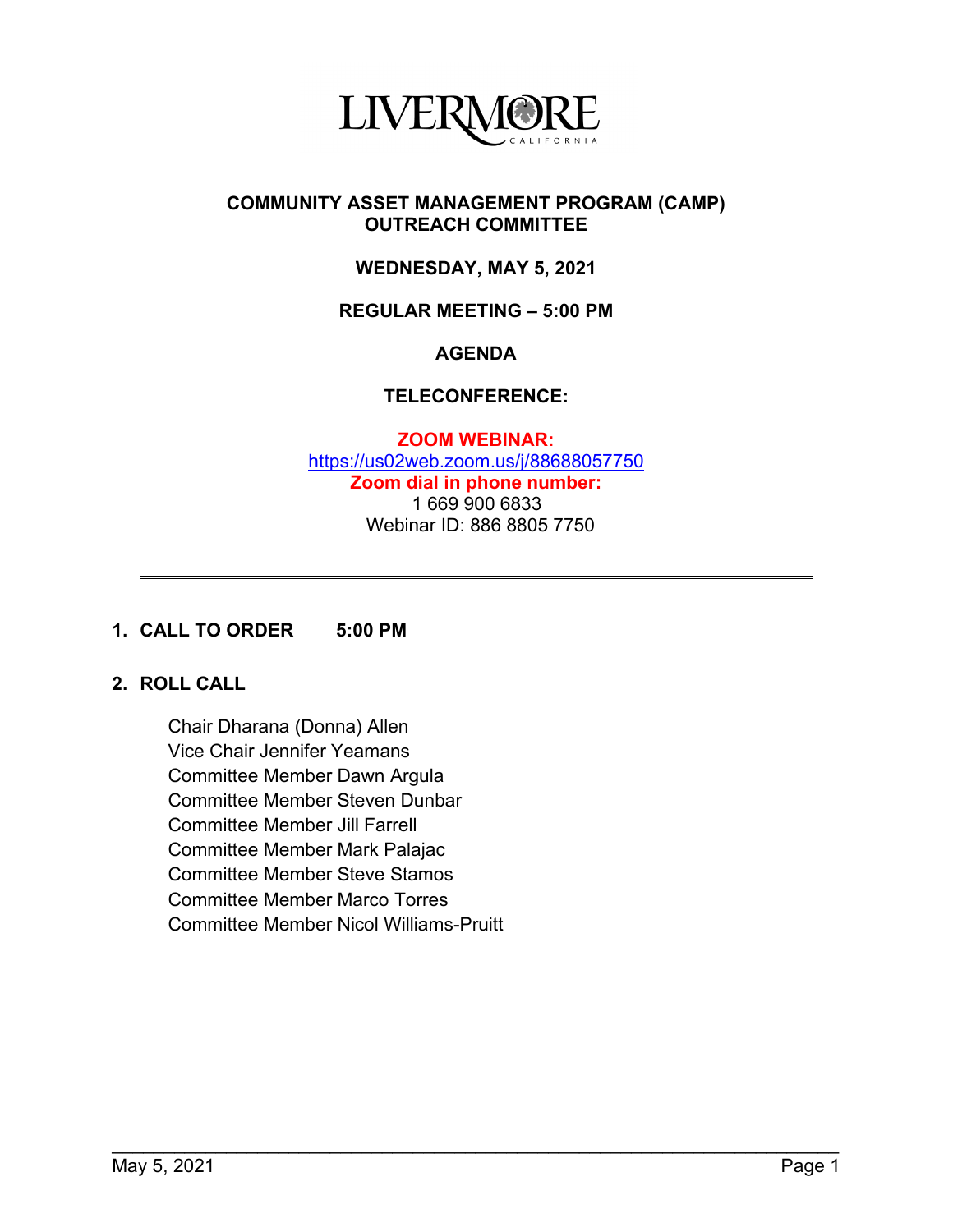# **3. PUBLIC COMMENT**

In conformance with the Brown Act, no action can occur on items presented during Citizens Forum. Please submit comments via the Zoom Q&A feature. Comments are limited to 500 words and will be read into the record by the meeting clerk.

# **4. APPROVAL OF MINUTES –** February 24, 2021

# **5. REPORT ON OLD BUSINESS**

# **6. NEW BUSINESS**

- 6.01 CAMP Outreach Committee Member Introductions
- 6.02 Report from CAMP Outreach Members
- 6.03 Discussion Regarding Asset Management Outreach Program Updates
- 6.04 Discussion Regarding Asset Management Fact Sheets
- 6.05 Discussion Regarding Asset Management Stakeholder Briefings
- 6.06 Discussion Regarding Asset Management Upcoming Outreach Tools and Next Steps

# **7. ADJOURNMENT**

The next regular meeting will be held at a future date, time, and location to be determined by the CAMP Outreach Committee.

#### HOW TO PARTICIPATE IN THE CAMP OUTREACH COMMITTEE MEETING:

You can participate in the meeting in a number of ways:

Participants may submit comments prior to the meeting. Written comments or materials may be submitted by the public to the City of Livermore Public Works Department via email at [PublicWorks@cityoflivermore.net.](mailto:PublicWorks@cityoflivermore.net) Items received by 12:00 noon on the day of the meeting will be provided to the Committee and will be available at [www.LivermoreAssets.net](http://www.livermoreassets.net/) prior to the meeting. These items will not be read into the record.

During the meeting, the Public Comment agenda item is an opportunity for the public to speak regarding items not listed on the agenda. Speakers are limited to a maximum of 500 words per person. The Committee is prohibited by State law from taking action on any items that are not listed on the agenda.

\_\_\_\_\_\_\_\_\_\_\_\_\_\_\_\_\_\_\_\_\_\_\_\_\_\_\_\_\_\_\_\_\_\_\_\_\_\_\_\_\_\_\_\_\_\_\_\_\_\_\_\_\_\_\_\_\_\_\_\_\_\_\_\_\_\_\_\_\_\_